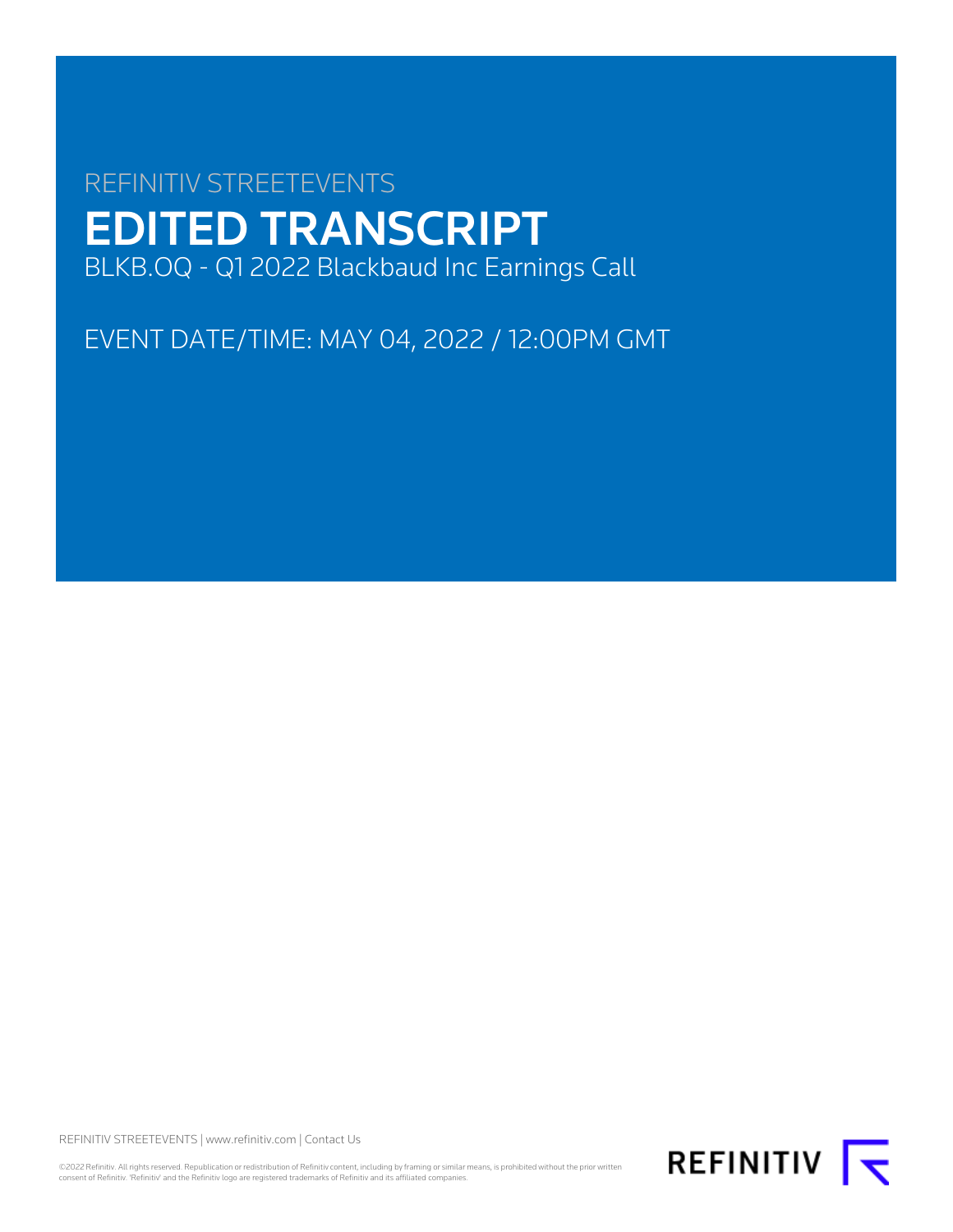## **CORPORATE PARTICIPANTS**

**[Anthony W. Boor](#page-3-0)** Blackbaud, Inc. - Executive VP of Finance & Administration and CFO **[Michael P. Gianoni](#page-2-0)** Blackbaud, Inc. - President, CEO & Director **[Steve Hufford](#page-1-0)** Blackbaud, Inc. - Director of IR

# **CONFERENCE CALL PARTICIPANTS**

**[Brian Christopher Peterson](#page-6-0)** Raymond James & Associates, Inc., Research Division - Senior Research Associate

**[Jeffrey Parker Lane](#page-5-0)** Stifel, Nicolaus & Company, Incorporated, Research Division - Associate

**[Koji Ikeda](#page-7-0)** BofA Securities, Research Division - VP & Research Analyst

**[Matthew David VanVliet](#page-9-0)** BTIG, LLC, Research Division - VP & Application Software Analyst

**[Robert Cooney Oliver](#page-8-0)** Robert W. Baird & Co. Incorporated, Research Division - Senior Research Analyst

**[Stewart Kirk Materne](#page-6-1)** Evercore ISI Institutional Equities, Research Division - Senior MD & Fundamental Research Analyst

## **PRESENTATION**

## **Operator**

<span id="page-1-0"></span>Good day, and welcome to Blackbaud's Q1 2022 Earnings Call. Today's conference is being recorded. I'll now turn the conference over to Steve Hufford. Please go ahead, sir.

## **Steve Hufford** - Blackbaud, Inc. - Director of IR

Good morning, everyone. Thanks for joining us on Blackbaud's First Quarter 2022 Earnings Call. Joining me on the call today are Mike Gianoni, Blackbaud's President and CEO; and Tony Boor, Blackbaud's Executive Vice President and CFO.

Mike and Tony will make prepared comments, and then we will open up the line for your questions. Please note that our comments today contain forward-looking statements subject to risks and uncertainties that could cause actual results to differ materially from those projected. Please refer to our most recent Form 10-K and other SEC filings for more information on those risks. We believe that a combination of both GAAP and non-GAAP measures are more representative of how we internally measure our business. Unless otherwise specified, we will refer only to non-GAAP financial measures on this call. Please note that non-GAAP financial measures should not be considered in isolation from or as a substitution for GAAP measures. A reconciliation of GAAP and non-GAAP result is available in the press release we issued last night, and a more detailed supplemental schedule is available in our presentation on our Investor Relations website.

Before I turn the call over to Mike, I'll briefly mention that notice of our 2022 Annual Meeting of Stockholders and proxy statement were filed on April 19, and our annual meeting materials were posted to our Investor Relations website the same day. And during the second quarter, our team will be attending the Needham 17th Annual Technology and Media Conference, May 16 and 19 virtually, the J.P. Morgan 50th Annual Global Technology Media and Communications Conference on May 24, and the Baird Global Consumer Technology & Services Conference on June 6 and the Stifel Cross Sector Insight Conference on June 7. We will also be participating in virtual investor meetings hosted by Raymond James on May 10 and 11. As a reminder, we're also available at ir@blackbaud.com, if you'd like to connect during the quarter.

With that, I'll turn the call over to you, Mike.

©2022 Refinitiv. All rights reserved. Republication or redistribution of Refinitiv content, including by framing or similar means, is prohibited without the prior written consent of Refinitiv. 'Refinitiv' and the Refinitiv logo are registered trademarks of Refinitiv and its affiliated companies.

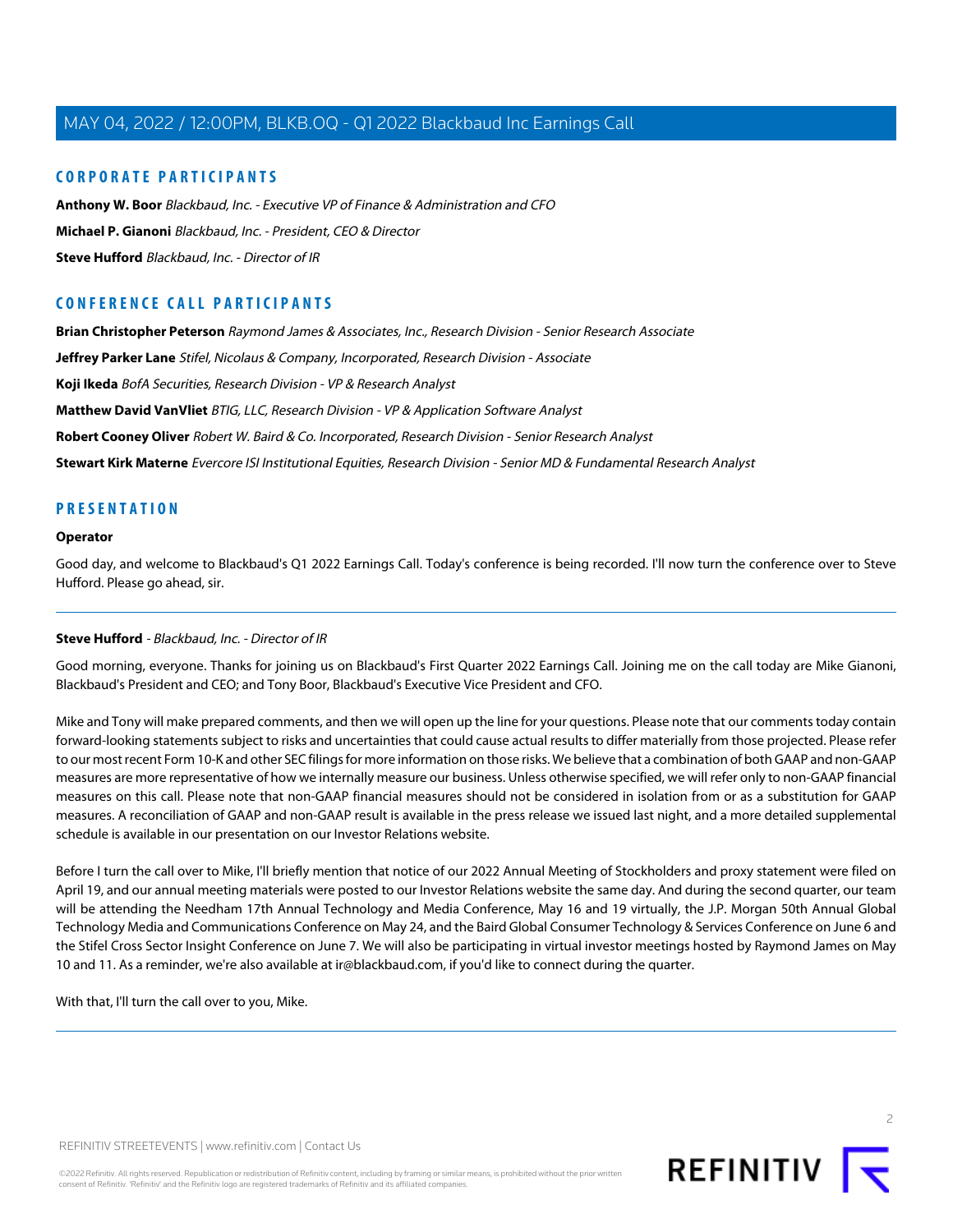## <span id="page-2-0"></span>**Michael P. Gianoni** - Blackbaud, Inc. - President, CEO & Director

Thanks, Steve. Welcome, everyone, and thank you for joining us on the call today. The first quarter was a strong start to the year. Two months ago, we provided our 2022 financial guidance that called for total revenue growth of approximately 17% at the midpoint of our guidance range, a significant acceleration in organic revenue growth to approximately 5% and nearly 30% on Rule of 40 at constant currency. We are tracking well to this guidance and remain confident in our full year outlook. In the first quarter, we had total revenue growth of 17.3%, and our organic recurring revenue grew 6.6%, which was largely driven by the strength in our transactional volumes and continued growth in our contractual recurring revenues. It's really great to see this return to growth in Q1. Our adjusted EBITDA margin was 22.2%, inclusive of anticipated spend that carry over from last year, and we achieved 28% on Rule of 40 at constant currency. A key point here, we outperformed our internal plans on each of these key metrics during the quarter.

In just a few months since our acquisition of EVERFI, we've made significant progress on our integration efforts, focusing initially on systems and team integration as well as synergy execution. Cross-selling plans with YourCause are underway, and we recently began marketing the products together. This acquisition advances our position as a leader in a rapidly evolving ESG and Corporate Social Responsibility spaces with over half of our adjustable opportunities now in the corporate sector. Last month, we recognized financial literacy month, which raises awareness and promote financial understanding and preparedness. As young people move toward financial independence, it's critically important they understand the most basic and foundational financial lessons, and EVERFI helps fulfill this need. As companies continue to invest more in these types of programs to give back to their communities and employees, we will be a leading partner to help them drive meaningful social impact across a large span of technology-enabled program areas from community education to volunteering to grant making and philanthropy. Looking to the remainder of the year, our recent company performance combined with the EVERFI acquisition allowed us to significantly pull forward our timeline for achieving our long-term goal of mid- to high single-digit organic revenue growth into 2022. We are pacing well against our full year expectations as we continue to execute on our key growth and margin drivers with solid visibility into the remainder of 2022.

Like everyone else, we're also closely monitoring the global macro environment. Blackbaud has a unique role to play in times of crisis as the need for many of our customers' services increases, and our focus is always on supporting our customers to help them achieve their missions. It has been inspiring to see how our customers have come together in response to the conflict in Ukraine to raise millions in funds for humanitarian relief. While Blackbaud does not have operations or employees based on the area of conflict, we're proud to be powering critical work that is making a real difference in the lives that have been upended by this crisis. Since the start of the conflict on February 24, organizations have leveraged Blackbaud technology to engage supporters and raise funds for humanitarian relief. For example, CARE is providing basic supplies and services for families in Ukraine with a goal of reaching 4 million people in need. Direct Relief is partnering with Ukraine's Ministry of Health and others to provide critical shipments of 164 tons of medical aid, and TiKVA Children's Home has successfully evacuated over 3,000 people and continues to care for refugees in-country.

On our JustGiving platform, more than \$55 million has been raised for Ukraine-related causes through individual giving. And, with our Complete Cover model and the hard work of our teams to proactively accelerate our vetting process, we're ensuring more donated funds get to those in need even faster. Additionally, with 1 in 3 Fortune 500 companies relying on Blackbaud's YourCause CSR solution, we were able to quickly launch resources to help customers build response programs for the crisis and provide a list of verified overarching relief funds helping those affected in Ukraine. A great example of this is Wells Fargo employees who have donated more than \$330,000 to the Ukraine relief effort through the YourCause portal, and those donations are making even more of an impact through their grant program. We are honored to be a key technology partner for our customers as they pursue their missions, and we will continue to delight our customers through our industry-leading innovation.

Our end markets continue to display resilience in the post-pandemic recovery with a digital-first mindset. In February, Blackbaud institute released its annual charitable giving report. Overall giving in 2021 grew 9% year-over-year with the percent of giving done online up significantly from pre-pandemic levels and holding steady in the low teens. Nearly 30% of those online donations are being made on a mobile device, which we see as a long-term tailwind as we equip organizations to process mobile donations and optimize mobile user interfaces. I'm really excited about the role Blackbaud is playing in developing innovative solutions for our customers to diversify the way they receive and process donations. Recently, we announced a new product integration in the U.S. between Blackbaud Merchant Services, our end-to-end payment processing solution, and PayPal allowing social good organizations to offer donors the option to check out with PayPal or Venmo. Through this integration, Blackbaud customers will have access to a broader audience of donors with PayPal's more than 400 million active consumer accounts, enabling a more satisfying giving experience to expand impact.

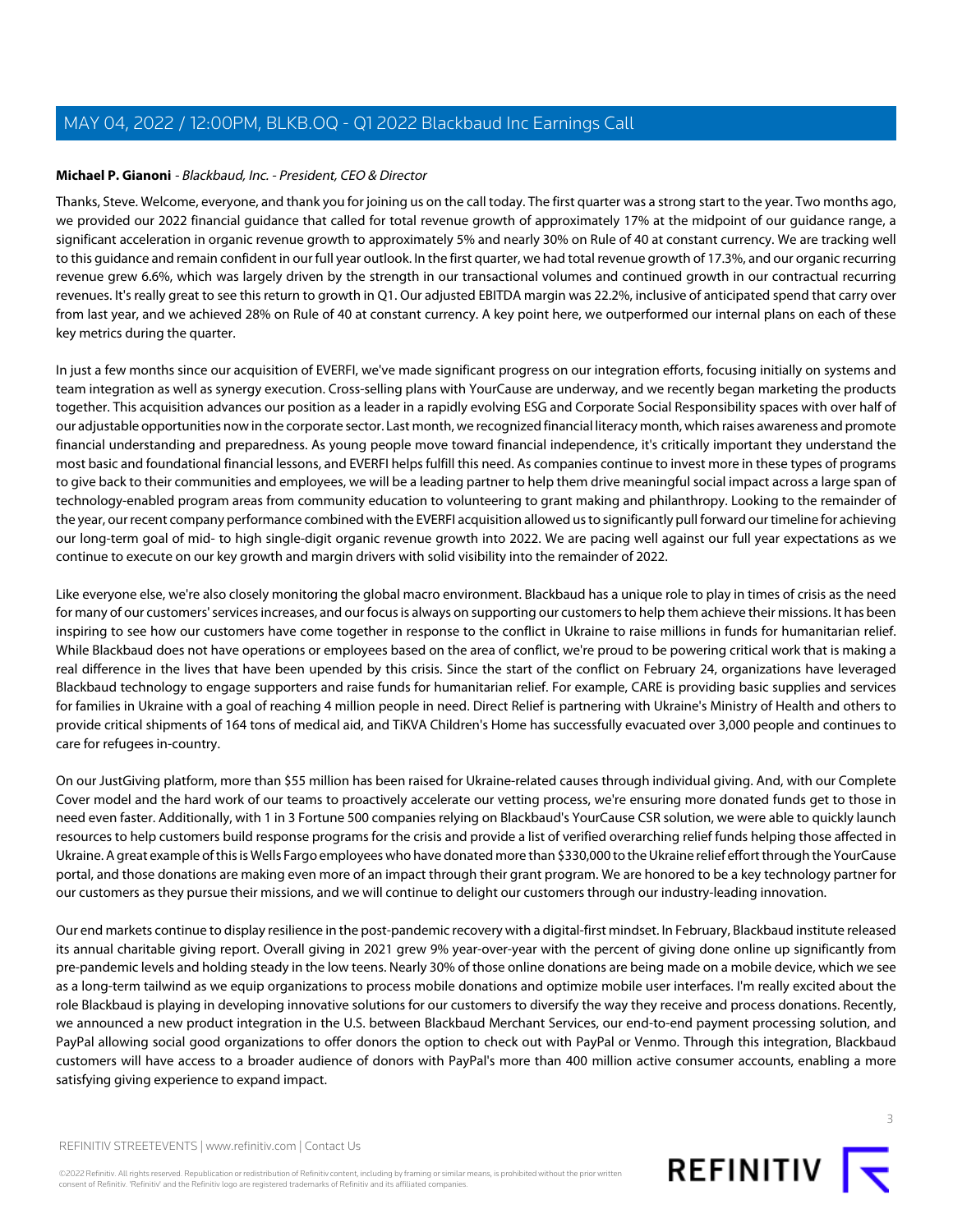We are also driving a differentiated giving experience through our partnership with Change to provide Blackbaud's corporate customers an option to run charitable campaigns at point of sale like roundup after purchase, the ability to match customer donations and offer donation options in loyalty programs. Change is a good example of the ecosystem we're building through our social good start-up program. Their platform is already making an impact in a mission-driven commerce space, including enabling a new frontier of giving with cryptocurrency. And just last week, we held our Product Update Briefings, a semiannual event designed to share new product features and road maps. We provided updates on innovations in the pipeline for Raiser's Edge NXT, Financial Edge NXT, Grantmaking, Data Intelligence, Payment Services, Luminate Online and TeamRaiser, JustGiving and SKY Developer, to name a few. And new this year, we hosted an executive summary session that briefly highlighting our most important product enhancements and strategies, which can be accessed along with all the sessions by visiting our corporate website.

Also in just over a month, we are projecting our highest turnout ever at our developers conference designed as a learning event that brings together all levels of developers and technology enthusiasts to share best practices, collaborate with Blackbaud product experts and build relationships with peers. We continue to drive significant growth in our developer ecosystem consisting of customers, consultants, partners and individual change agents.

Additionally, we recently issued press releases welcoming two accomplished leaders to our team as we look to drive future innovation and customer delight. We recently hired Sudip Datta as Chief Product Officer to oversee our global product portfolio. Sudip is an accomplished growth-minded and outcome-driven technology executive with a stellar track record in managing large business portfolios while creating and delivering value for customers. Sudip has held executive leadership roles, leading product and engineering teams at companies such as Oracle and IBM, and most recently, Broadcom. We also recently hired Chuck Miller as Chief Information Security Officer to oversee our global trust and security program, including all elements of cybersecurity. Chuck has deep domain expertise in security and technology services gained in organizations like Truist, SunTrust, Capital One and Verizon. Both Sudip and Chuck bring over 25 years of experience, improving leadership in their respective areas.

Next, I'd like to cover some recent headway we've made on our strategy, focusing on employees, culture and ESG initiatives. We recently announced that we achieved carbon neutrality for 2021. This is a goal we have been striving towards for a while now, and our shift to remote first workforce enabled us to accelerate our timeline. Since 2019, Blackbaud has reduced its global real estate footprint by 50%, energy emissions to run office space by 63% and employee commute emissions by 75%. With a multi-pronged climate strategy, Blackbaud is focused on reducing emissions, using energy efficiently and investing in our environmental projects for a more sustainable future. And we look forward to sharing more about our ESG strategy on our corporate social responsibility website launching later this month. As I mentioned before, our mission-driven culture has been in our DNA since inception and is very attractive in a competitive labor market. We continue to foster a diverse and inclusive environment focused on employee engagement and connectedness with our remote first workforce strategy. --As just one proof point, of our more recent hires, 67% have come from historically under-represented groups. That number jumps to 74% for our incoming summer intern class, where we just received recognition from CollegeGrad.com for being a top intern and entry-level employer. We have a significant role to play in driving advances in the social good space, and I'm proud of the strong corporate culture we've built and continue to cultivate in today's environment.

In summary, we're executing well against our plan, moving quickly to integrate EVERFI and have solid visibility into the remainder of 2022 and beyond. The midpoint of our financial guidance ranges for this year calls for total revenue of approximately 17%, inclusive of our recent acquisition of EVERFI; a significant acceleration in organic revenue growth to approximately 5%; and nearly 30% on a Rule of 40, which is roughly 250 basis point improvement year-over-year at constant currency. We expect a similar improvement on the Rule of 40 in 2023 as we target our mid-term goal of roughly 35% on a Rule of 40 in the next few years. By balancing sustainable mid to high single-digit organic revenue growth and meaningful margin expansion over the next few years, we believe we can drive significant value for our customers, employees and shareholders.

<span id="page-3-0"></span>With that, I'll turn the call over to Tony before we open it up for Q&A. Tony?

## **Anthony W. Boor** - Blackbaud, Inc. - Executive VP of Finance & Administration and CFO

Thanks, Mike. Good morning, everyone. Today, I'll cover our results for the first quarter and review our outlook for the full year 2022 before opening up the line for questions. Please refer to yesterday's press release and the investor materials posted to our website for the full details of our Q1 2022 financial performance.

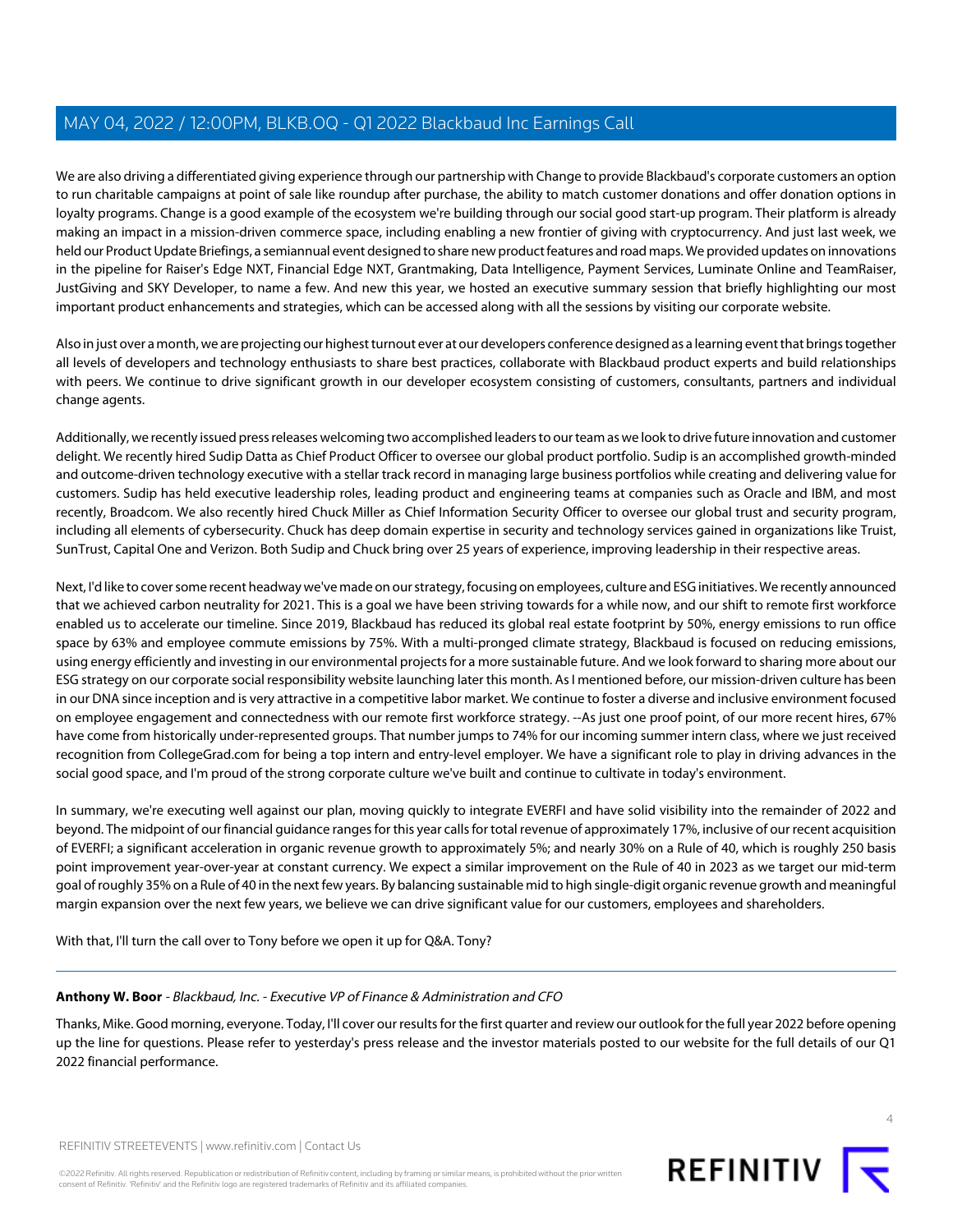We started the year with total revenue of \$257 million, representing total revenue growth of 17% versus the prior year quarter. Organic recurring revenue grew 6.6%, which is a solid start to the year and has us on track to achieve our full year revenue guidance. We posted solid growth in both contractual recurring revenue and transactional revenue for several quarters in a row, and as expected, that continued in the first quarter. In fact, we exceeded our own plans for the quarter due largely to elevated transactional volume. One-time services and other revenue was roughly a 100 basis point drag on our total revenue growth in the quarter. As a reminder, we're guiding for one-time services to have a minimal impact on full year 2022 total revenue growth. EVERFI's total revenue was in line with what we had assumed in our guidance, contributing approximately \$27 million in the quarter.

Moving to earnings. Our first quarter gross margin was 58.5%. We generated adjusted EBITDA of \$57 million, representing an adjusted EBITDA margin of 22.2% and diluted earnings per share of \$0.57. As expected and as we discussed when we issued our guidance in February, our profitability to start the year reflects the addition of EVERFI and incremental spend in areas like innovation, security and go-to-market that was originally planned to occur in 2021, but pushed into 2022. Our plan continues to call for a meaningful improvement in profitability as we progress through the year. And again, we believe that there is likely material margin upside related to EVERFI as we continue to progress on our integration work and pursue both revenue and cost synergies. To reiterate what Mike said earlier, we outperformed our internal plans in Q1, inclusive of the front-end loaded spend this year, and we have high confidence in our ability to achieve our full year financial guidance. Overall, we're pacing well against our plan, and we're well positioned for considerable margin expansion going forward.

That brings me to the cash flow statement and balance sheet. Our adjusted free cash flow was \$8 million for the first quarter, year-on-year, a decrease of \$10 million, representing an adjusted free cash flow margin of approximately 3%. Similar to profitability, our free cash flow, inclusive of incremental spend exceeded plan in the quarter, and we are tracking well to our full year expectations. We ended the quarter with \$947 million in net debt with an additional \$210 million of borrowing capacity. At the end of Q1, our debt-to-EBITDA ratio stood at 3.6x. I'll remind you, historically, we have typically been a net borrower in the first quarter, though to a lesser extent, now that we've switched more of our compensation plans to be equity-based, where our cash impact is primarily limited to payroll taxes on net share settlements. We remain intently focused on rapidly deleveraging throughout the remainder of 2022, consistent with previous acquisitions. We also remain active in evaluating future acquisition opportunities.

Turning to the remainder of 2022. We are reiterating our full year financial guidance issued just two months ago on our Q4 earnings call. We are pacing well to plan, and our full year expectations remain unchanged, including our underlying assumptions. From a revenue perspective, we anticipate \$1.085 billion at the midpoint of our guidance, calling for approximately 5% organic revenue growth at a constant currency and our organic recurring revenue growth should be similar as we're anticipating minimal drag from one-time services and other revenue on a full year basis. From a profitability perspective, our over performance versus plan in the first quarter has us on track to achieve our adjusted EBITDA margin range of 24% to 24.5%. We're well underway in our efforts to drive efficiencies in our go-to-market and additional scalability in our products and infrastructure, and we're well positioned to drive substantial margin expansion beyond '22. We anticipate roughly \$30 million to \$33 million in interest expense for the year, inclusive of the incremental debt associated with our acquisition of EVERFI. Also, we made the decision to utilize the discrete effective tax method as we believe this is more appropriate method given our full year forecasted pre-tax income relative to our forecasted permanent differences has the potential to distort our estimated annual effective tax rate. We estimate our non-GAAP tax rate will hold at 20% for the full year. Combining our profitability expectations with our accelerated organic revenue growth, we are targeting 30% on a Rule of 40, which is roughly a 250 basis point improvement year-on-year at constant currency. Given our recent performance and our acquisition EVERFI, you'll see in our proxy that we raised our Rule of 40 performance incentive targets for '22 and '23 to 29% and 33%, respectively, as we target our midterm goal of roughly 35% on a rule of 40 in the next few years.

Moving on to cash flow. We're expecting further growth in our adjusted free cash flow in 2022, inclusive of some of the spend that pushed into the first half of this year. We anticipate our adjusted free cash flow to be in the range of \$165 million to \$175 million for the full year. Our estimate for combined capital expenditures of \$60 million to \$70 million. As a reminder, our guidance for adjusted free cash flow excludes cash to be spent net of insurance relating to the ongoing litigation of our previously disclosed security incident. We exceeded the limits of our insurance coverage in the first quarter and recorded security incident-related costs net of insurance of \$7.2 million. However, the security incident-related cash flows net of insurance were \$823,000 due to timing of the payments. We still anticipate a net cash outlay of roughly \$25 million to \$35 million for the full year 2022 for ongoing legal fees related to the security incident.

©2022 Refinitiv. All rights reserved. Republication or redistribution of Refinitiv content, including by framing or similar means, is prohibited without the prior written consent of Refinitiv. 'Refinitiv' and the Refinitiv logo are registered trademarks of Refinitiv and its affiliated companies.

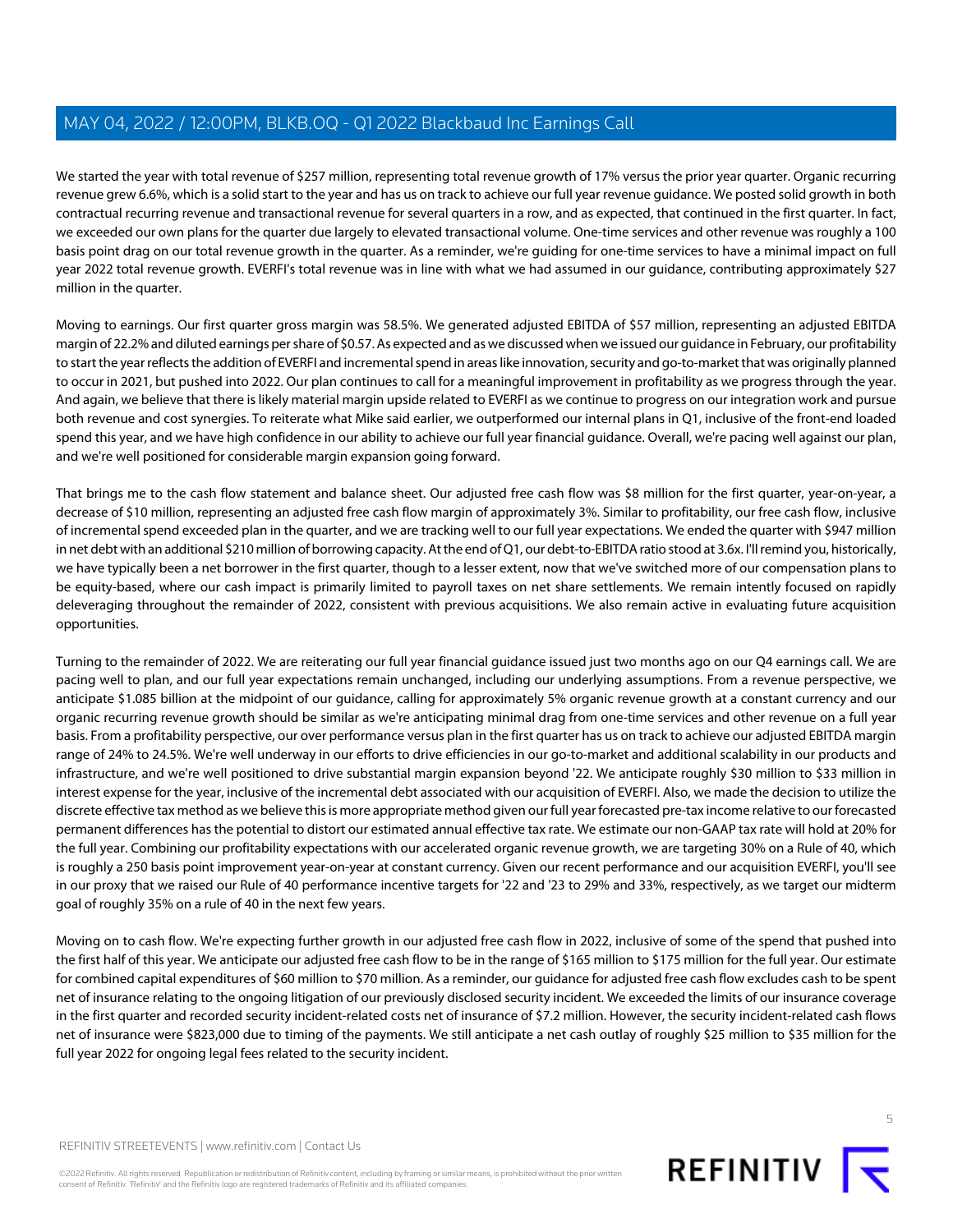In summary, the first quarter was a solid continuation to a very strong 2021. We are executing well against our plan for '22 with a focus on achieving Rule of 40 as a company. And through our balanced approach of accelerated growth and initiatives that will generate meaningful margin expansion, we expect to drive significant earnings and adjusted free cash flow growth over the next several years. We continue to execute on our capital deployment strategy and remain committed to allocating capital in a way that maximizes value for our shareholders.

With that, I'd like to open the line for your questions.

# **QUESTIONS AND ANSWERS**

#### **Operator**

(Operator Instructions)

<span id="page-5-0"></span>We will now take our first question from the line of Parker Lane with Stifel.

#### **Jeffrey Parker Lane** - Stifel, Nicolaus & Company, Incorporated, Research Division - Associate

Mike, you mentioned that you recently began sort of co-marketing YourCause and EVERFI together. Curious to hear the initial feedback on those efforts. And anything you're hearing from the existing YourCause customer base around their potential to add EVERFI over the course of 2022 or beyond?

#### **Michael P. Gianoni** - Blackbaud, Inc. - President, CEO & Director

Yes. Thanks, Parker. Yes, we started to do that in the first quarter as planned. It's the same buyer, same target customer. We don't have a lot of overlap in existing customers. So there's a nice cross-sell opportunity as well. So it's early days on that, but for us, it's -- with EVERFI, we've got a much bigger footprint in that space of corporate buyers that are focused on ESG and Corporate Social Responsibility. So we're super excited about the go-to-market opportunity. It was part of the synergy case with that acquisition.

## **Jeffrey Parker Lane** - Stifel, Nicolaus & Company, Incorporated, Research Division - Associate

Yes. Got it. Okay. And then the integration between Blackbaud Merchant Services and some of these more online giving channels like PayPal and Venmo, can you give us a sense of how many Blackbaud products actually support those channels today? And then when you'll sort of achieve international availability and support for those channels?

#### **Michael P. Gianoni** - Blackbaud, Inc. - President, CEO & Director

Yes, a lot of our product support those channels today. It's all about customer choice, that partnership. So those products, PayPal, Venmo, others, Blackbaud Merchant Services are all out in the marketplace, and we've been hearing for a while that customers want those choices. So we made that investment. We think it's a great opening of new opportunities for us and for customers to offer that given the popularity of those platforms. So we're super excited about that partnership rolling out. And that work has been going on for a while, and we're happy to be able to announce that finally in the first quarter.

#### **Operator**

Our next question comes from the line of Kirk Materne with Evercore ISI.

REFINITIV STREETEVENTS | [www.refinitiv.com](https://www.refinitiv.com/) | [Contact Us](https://www.refinitiv.com/en/contact-us)

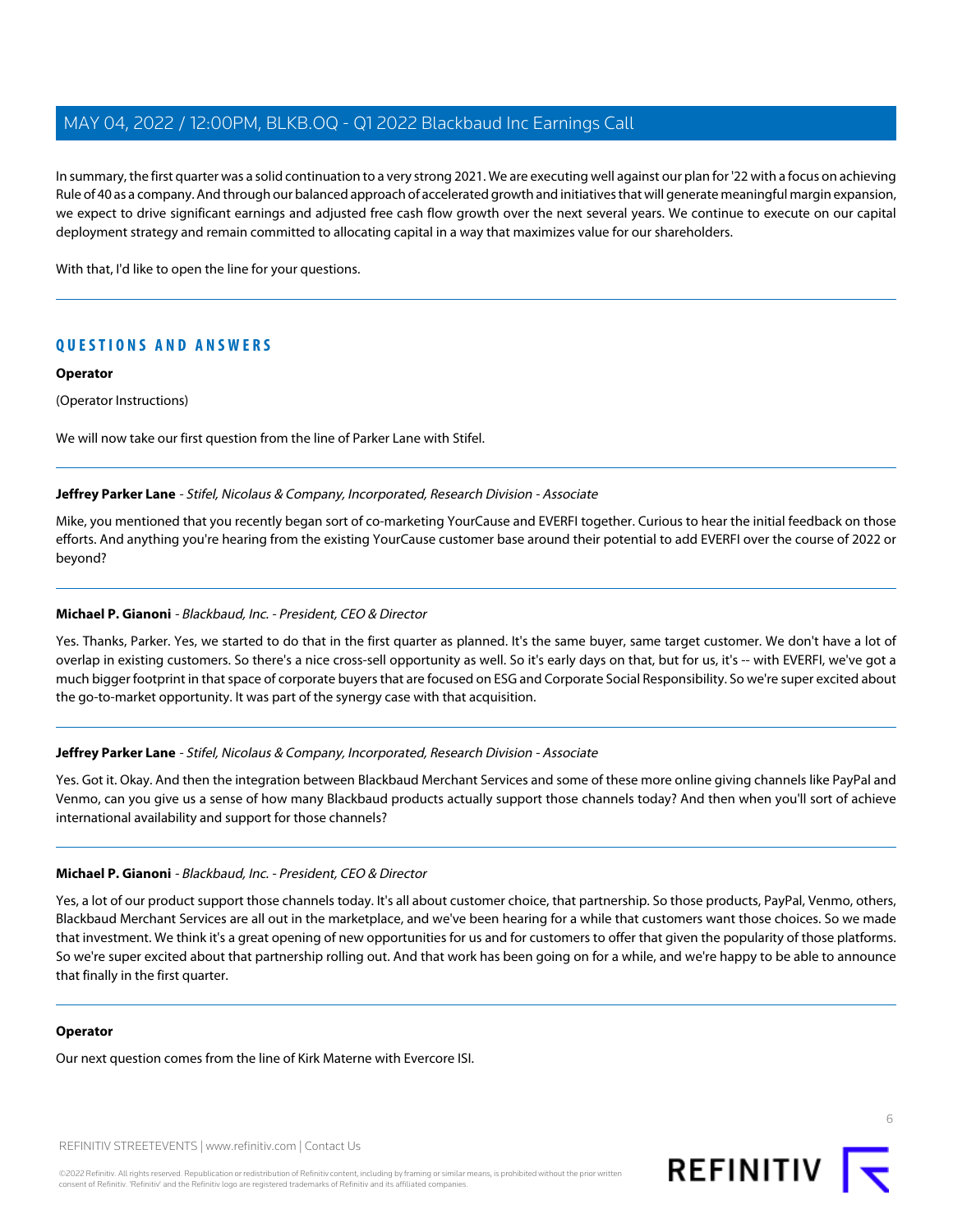## <span id="page-6-1"></span>**Stewart Kirk Materne** - Evercore ISI Institutional Equities, Research Division - Senior MD & Fundamental Research Analyst

Mike, can you just talk about some of the puts and takes on the organic contractual business right now? Sort of what's working on that side? Some of the -- what you see in the pipeline, just kind of interested in what you're seeing on that front?

#### **Michael P. Gianoni** - Blackbaud, Inc. - President, CEO & Director

Yes. Well, we're at a point where a lot of the buying behavior looks a lot post-pandemic kind of buying behavior these days. So our opportunities and our vertical markets from nonprofit to K-12. Pipeline looks pretty solid across the portfolio and the organic contractual business. And I'll add that even the transactional side of the business has picked up, too. And platforms like JustGiving and markets like arts and cultural being fully opened, is helping both sides on the organic contractual and the transaction business as well. So we see a healthy market. We see good pipeline build and big opportunities. And we've spent a lot of time in the last 18 months or so really improving our CAC as well, which we're seeing that productivity come to fruition. So we're pretty happy about the first quarter's results and the opportunity for the rest of the year as well. That's why we're keeping our guidance intact. We feel pretty good about 2022 guidance all around.

#### **Stewart Kirk Materne** - Evercore ISI Institutional Equities, Research Division - Senior MD & Fundamental Research Analyst

That's helpful. And then just one follow-up. Obviously, a lot of macro crosscurrents right now with inflation and things that would maybe be counterbalancing some of the opportunity coming out of the pandemic. How do you see that impacting your discussions with customers, if at all, right now? Can you just give us some sense of what you're seeing in terms of whether or not some of these inflation, et cetera, is having an impact on some of your customers buying decisions or thought process around that?

## **Michael P. Gianoni** - Blackbaud, Inc. - President, CEO & Director

Yes, Kirk. We haven't seen that impacting buying decisions. Obviously, it's a big conversation. A lot of folks like us are driving price increases. We see that in the payments world with some of the folks that are in the payments marketplace and a few of our other platforms. We've talked about our pricing initiatives. Over the last year, we've laid out multiple pricing opportunities and initiatives to either catch up to the market or roll out new models that were actually favorable for our customers as well based on how those models work, and we don't see any of that changing. And so we still have the same pricing opportunities, which drive both our top and bottom line. So we haven't seen the impact of inflation, per se, in our buying behavior across our markets. We do see transactions growing based on activity. The giving market is super healthy. It grew a lot last year. So that drives our transaction side of our business quite well. And we're seeing that in markets in the U.S. like nonprofit and art and cultural. And we're seeing it, as I've just mentioned on the JustGiving platform as well.

#### <span id="page-6-0"></span>**Operator**

Our next question comes from the line of Brian Peterson with Raymond James.

#### **Brian Christopher Peterson** - Raymond James & Associates, Inc., Research Division - Senior Research Associate

So Mike, first off, it's great to hear the impact of what you guys are doing to help the Ukraine situation. But I'm curious, how big of an impact has that had on transaction volumes? And I realize events are coming back, but I'm just -- we did see a big pickup in kind of the transaction volumes this quarter. I'm curious how sustainable you think that is.

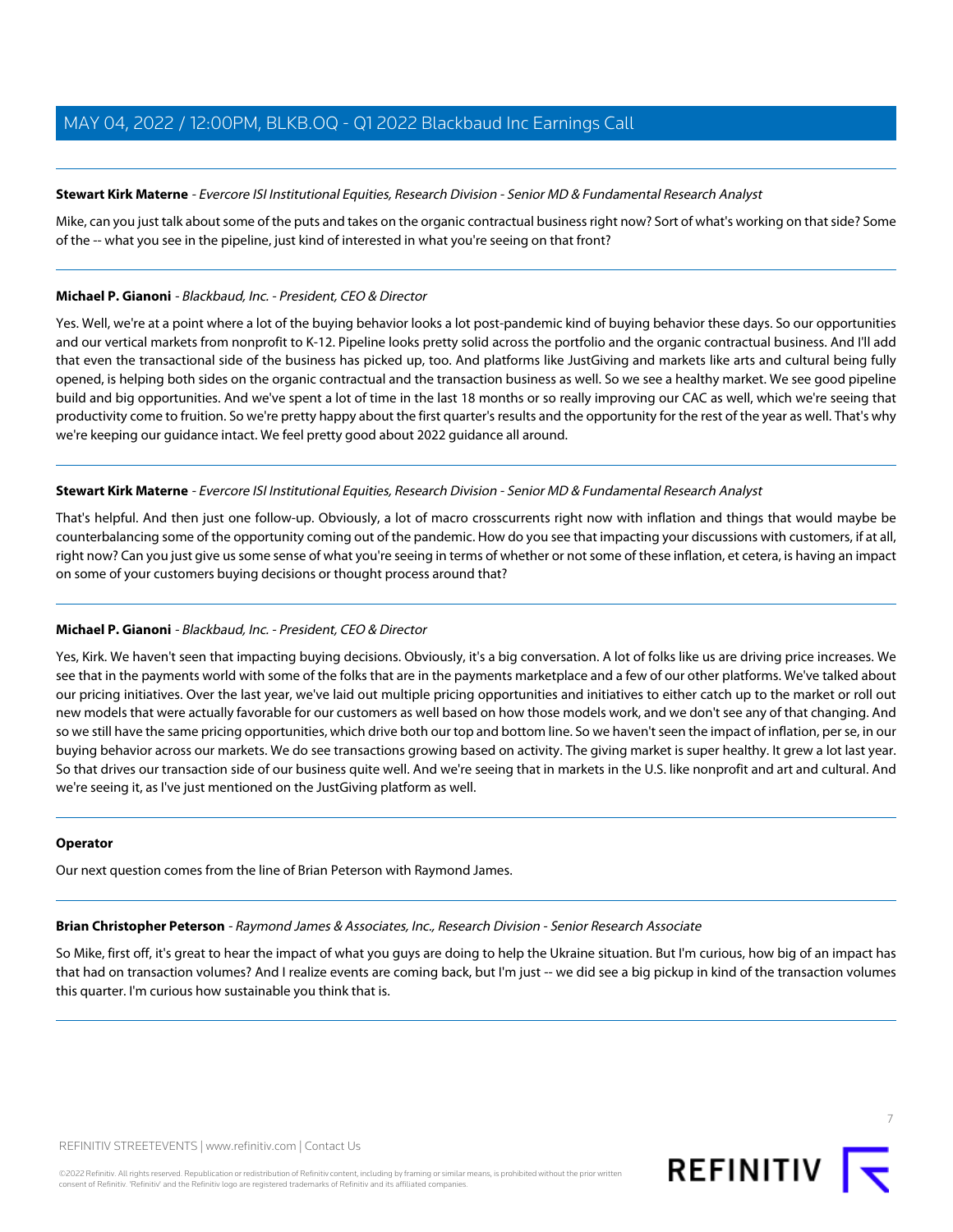#### **Michael P. Gianoni** - Blackbaud, Inc. - President, CEO & Director

Yes, Brian, I'd say that we always -- there's always something going on. If you could just go back over the years that drives transactional improvement in revenue growth, and we see the impact of just museums and performing art centers opening again and selling tickets and things. We see some fundraising in the Ukraine. I wouldn't say that what you see from the Ukraine standpoint is material for us given the size of our business, but it's a pickup in that area. We saw in the last two years a pickup in food bank fundraising in the U.S., giving public school closures because of COVID. So if you just go back over time, I guess fortunately and unfortunately, there's always something going on in the world, a natural disaster, then those things are -- given the size of our business and our transaction business, so not really material at the Blackbaud level. It was a pickup, but I wouldn't look at it as being material for us at the total revenue level, per se.

#### **Brian Christopher Peterson** - Raymond James & Associates, Inc., Research Division - Senior Research Associate

Understood. Mike, maybe a higher-level question. But if you look at CSR and ESG is just in -- kind of looking at the slides, that's more than half your TAM now. You have sub 5% penetration there versus some of your other end products in markets that are a little higher. How do you think about the investment philosophy there? And what sort of required from a kind of a product and then a go-to-market perspective versus what you have today?

## **Michael P. Gianoni** - Blackbaud, Inc. - President, CEO & Director

Yes. So big add with EVERFI, right, in that space. And they cover financial services quite well and just other corporations quite well. If you go on their website, you can see a list of very well-known companies and sports institutions that are customers. So for us, that was a big add there. We started with the YourCause acquisition in 2019 and adding EVERFI. And there's a big opportunity. It's a big spend. We're selling to the global 4,000 or so institutions and a big IT spend. And the interesting opportunity there is the growing importance of ESG at the Board level. You see a lot of public companies adding ESG oversight in their governance committees, at the Board. You see a lot of CEOs are driving ESG initiatives for lots of reasons. And some reasons, it's to drive their ability to improve their brand and give back. Another reason that companies are driving that is kind of a war for talent and employees are requiring the companies be good stewards of getting back. And so there's a massive push around ESG, and we happen to have platforms, SaaS products that allow our customers and prospective customers to meet their ESG initiatives at the Board and management level. So a big opportunity for us. More to do there. There's more there and organic R&D might be more there. From an M&A standpoint, we're really looking at that market. The EVERFI Executive team brings a lot of experience in the space, a lot of enterprise capabilities they bring in that space, a lot of knowledge, a lot of great relationships in that space combined with YourCause. It's just an exciting opportunity for us. It fits right well with our culture and kind of what we do in the markets we serve. So we're super excited about that, and it doubled our TAM. So for us, early days, right? It's been a quarter, but I think a long runway for Blackbaud and EVERFI to really drive that opportunity.

#### <span id="page-7-0"></span>**Operator**

Our next question comes from the line of Koji Ikeda with Bank of America.

#### **Koji Ikeda** - BofA Securities, Research Division - VP & Research Analyst

Just a couple for me. First question, you sounds like pretty nice performance. Very, very nice metrics here, 17% total growth. Organic growth of about 6%. It sounds like the economy appears to be opening up. You guys had some really good comments, too that you outperformed on the internal plan. So kind of a question on the guide here. Why not raise the full year growth guide? I mean is there something that you're seeing from a metrics or maybe an end market perspective that's holding you back a little bit there?



REFINITIV STREETEVENTS | [www.refinitiv.com](https://www.refinitiv.com/) | [Contact Us](https://www.refinitiv.com/en/contact-us)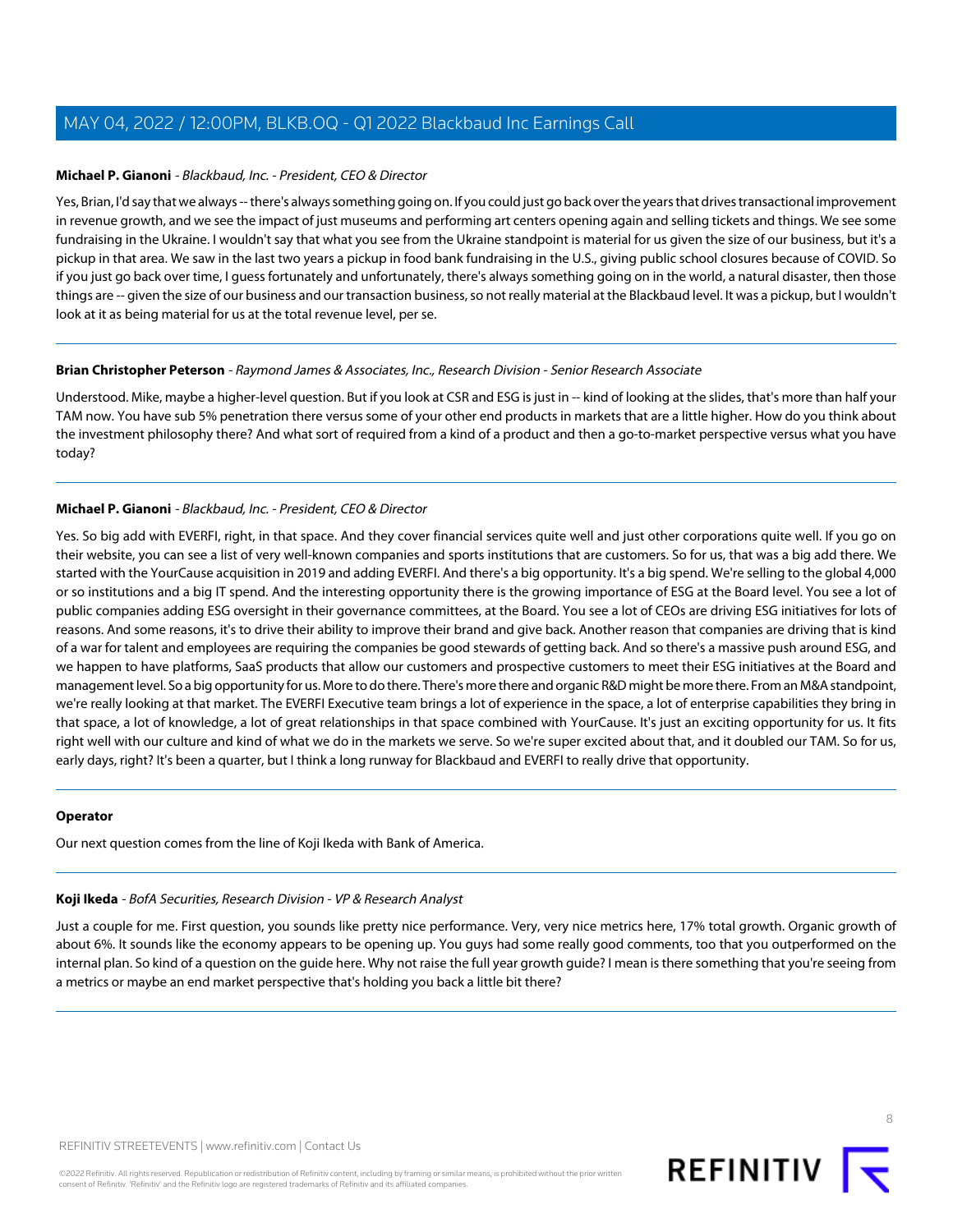## **Anthony W. Boor** - Blackbaud, Inc. - Executive VP of Finance & Administration and CFO

Koji, this is Tony. Good to talk to you this morning. No, just -- it's one quarter in on the year. And as you know, we give a guidance range of, I think, \$20 million this year on the total revenue side. So it's early yet. We feel really good to carry the strength we had from '21 into '22 and to beat kind of across the board on our numbers. So it does give us, obviously, more confidence on the year to start that strong. The other thing that seemed really impressive to me is that most all of that overperformance was really on the core Blackbaud business. We've not yet really seeing the positive impact that EVERFI will have on the business. So EVERFI was actually just slightly dilutive to our recurring revenue growth. They were a bit accretive on the one-time, but all of that 6.6% organic recurring revenue growth is really driven by the core Blackbaud business, which, as Mike was just talking, as EVERFI starts to ramp up, when we start to see the impact of that should be really positive on the long term for the business.

## **Koji Ikeda** - BofA Securities, Research Division - VP & Research Analyst

Got it. Got it. And my follow-up question here kind of on the M&A front. How are you guys thinking about your M&A strategy, just given kind of the current market environment that's going on?

## **Michael P. Gianoni** - Blackbaud, Inc. - President, CEO & Director

Yes, we're still active, Koji. I mean we're very active related to making sure we understand what's going on in the marketplace. Given our history of acquisitions, we're a natural buyer in the markets that we serve. So we remain active in the space. We're doing a lot more in the corporations and ESG space with EVERFI coming in. It opens a whole new world from an opportunity standpoint whether it's organic R&D build or M&A. We've, historically, I think, have done a super good job in integration and deleveraging, which we're doing. Tony mentioned that in his prepared remarks, we're at 3.6x debt to EBITDA now. We'll delever. And just -- if you look at our presentation deck in the last 8 years of M&A, we delever. We've got a lot of capacity. It's an important part of our strategy. So we'll remain active. We'll remain in the market across all of our verticals around what's going on there. We've got a really big reach into the smaller start-ups to the bigger companies. And so it remains a big part of what we do. But also having said that, we're heads down on EVERFI integration. We've had a really good quarter around integrating the corporate functions, which we started right out of the gate, but M&A is a core tenet of driving the business forward for us.

## <span id="page-8-0"></span>**Operator**

Our next question comes from the line of Rob Oliver with Baird.

## **Robert Cooney Oliver** - Robert W. Baird & Co. Incorporated, Research Division - Senior Research Analyst

Great. Just a couple. Mike, one for you. to start, you had -- you guys had talked last year about some of the organic growth drivers in the business and pricing was one of them. You alluded to it a little bit earlier, I think, in response to Kirk's question, but I wanted to dive in on that a little bit. In some of the initiatives, you guys talked about were bringing some of the European-based pricing to the U.S. and that there were other drivers as well. Can you talk about the contribution of pricing to the organic uplift that you guys are seeing and showing, which is off to a great start this year? How those prices are going to be rolling in? Is it upon renewal? Or is it across the board? And any other color there would be appreciated. And then I have a quick follow-up for Tony.

## **Michael P. Gianoni** - Blackbaud, Inc. - President, CEO & Director

Sure, I'm happy to. We don't break out that stuff on a per-item basis, but we laid out multiple price initiatives in our investor call. And so it's the categories are laid out in that deck. But I can tell you, we're executing on all of them, and they're different ones, too. So some are at the transaction level. Some are catching up the competition and some of our platforms, where we got a little bit behind, so we're executing those. And lastly, some of our model changes. We implemented a model change in JustGiving a couple of years ago, and we tested it for a long time and implemented it across that whole platform. And it's proven to be very beneficial for us and for our customers. It's a win-win model change. And we're bringing that

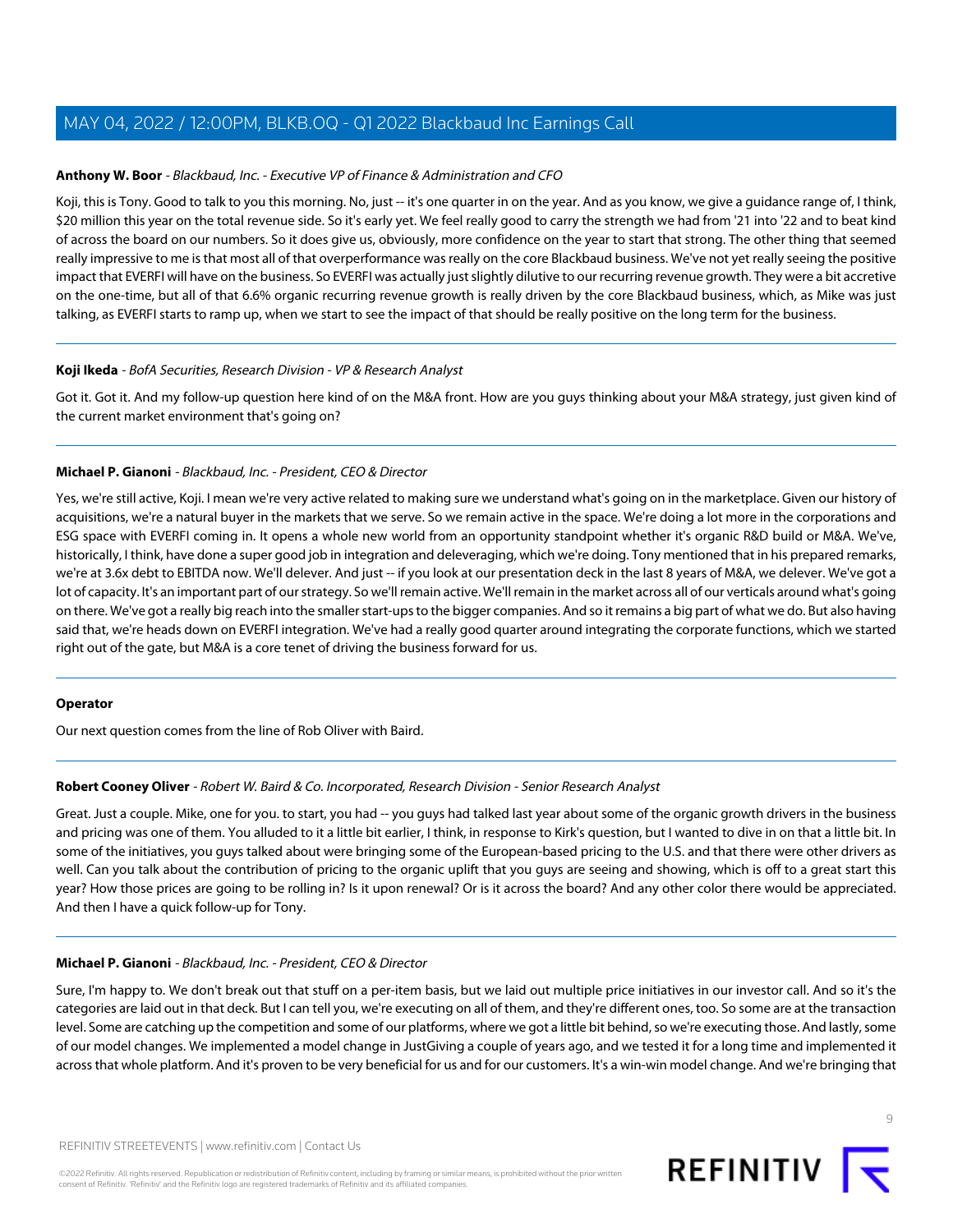model change from that platform into the U.S. For that, it's early days. And so we've got a couple of years of implementing and realizing these pricing changes. Some were done right away, and we're going to get a full year effect of those this year. Some are model changes, which is going to take a little bit of time to get adoption in the marketplace. But all of those price initiatives that we laid out, we are implementing across the board and it's going quite well. We're not losing customers over it because in most cases, it's either beneficial to customers or it's catch up to what's going on in the marketplace as well.

## **Robert Cooney Oliver** - Robert W. Baird & Co. Incorporated, Research Division - Senior Research Analyst

Okay. Great. That's helpful, Mike. And then, Tony, one for you. Just we're seeing some industries that had put off -- some cloud-related work during the pandemic start to pick up on that. And I'd just be curious, one, are you guys seeing some of your nonprofit customers obviously were not investing heavily through that period. It certainly seems from your numbers and commentary that, that is improving. And so just curious what that means for their cloud plans? What you're hearing in customer conversations? And then more to you specifically, what that means relative to your both gross and operating margin targets for the year and whether you see any more rapid move off of colo or anything else that could impact that mix?

# **Anthony W. Boor** - Blackbaud, Inc. - Executive VP of Finance & Administration and CFO

Yes. Thanks, Rob. We are seeing a lot of focus on cloud. Cyber, obviously, you see it in the news every day, is a big focus, including for the nonprofit space. And then obviously, with so much of our TAM moving into the corporate side, has been and will continue to be a big investment area for all our corporate customers. So I think that's certainly a long-term big driver for us, Rob. As we continue to shift all of our stuff to public cloud as well for lots of different benefits, a lot of which are security related for us and our customers, will continue to be a driver. Our customer base is pleased with those efforts and the moves that we've made on those fronts. The colo side, as we said, I think I've spoken about that in the Q4 call. But this year will be the first year we actually start shutting down some of the colo data centers. That will be a multiyear process. Some of our data centers are very large, and we've got to move a lot of customers and a lot of products out of those, but we will start seeing some of the early benefits of shutting down colo data centers this year starting to impact our margins to the positive. And that's been a big drag. That's been a material drag on gross profit and gross margins over the last few years of all the duplicative costs. So we're finally to that point, you'll start seeing those will -- as we get better line of sight to the impact on those, I imagine we will discuss those more fully in upcoming earnings releases as those become more visible. But we're finally, to that point, we should start seeing some nice positive impacts rolling into our gross profits over '23, '24, '25 kind of time frames.

And that's kind of part of the drivers to help us get to that acceleration on the Rule of 40. We're targeting that 30% range for this year, which is, I think, 250 basis points over last year, which we overperformed last year to plan, so very positive. 33% in that obviously sets us up very well to get to that midterm target of 35% on a Rule of 40. And then if we can continue to -- with the contributions of EVERFI and some of the pricing and other sales productivity initiatives and the margin of the colo, et cetera, should allow us to get to that Rule of 40 in the not-too-distant future. So we feel really positive about where we're heading at this point.

## <span id="page-9-0"></span>**Operator**

Our next question comes from the line of Matt VanVliet with BTIG.

## **Matthew David VanVliet** - BTIG, LLC, Research Division - VP & Application Software Analyst

I guess, first, on a nice start to the year on the transactional component. I wanted to dig in a little bit more around what you're seeing around not just the return of in-person events and sort of what's on the platform there, but also supporting the, I guess, the ongoing thesis that a lot of these organizations will run maybe interim virtual events or more smaller events after they've sort of picked up that skill set through the pandemic. I just wanted to see kind of the total volume of both in-person and virtual events going on in the platform, and how you're expecting that to play out through the rest of the year?

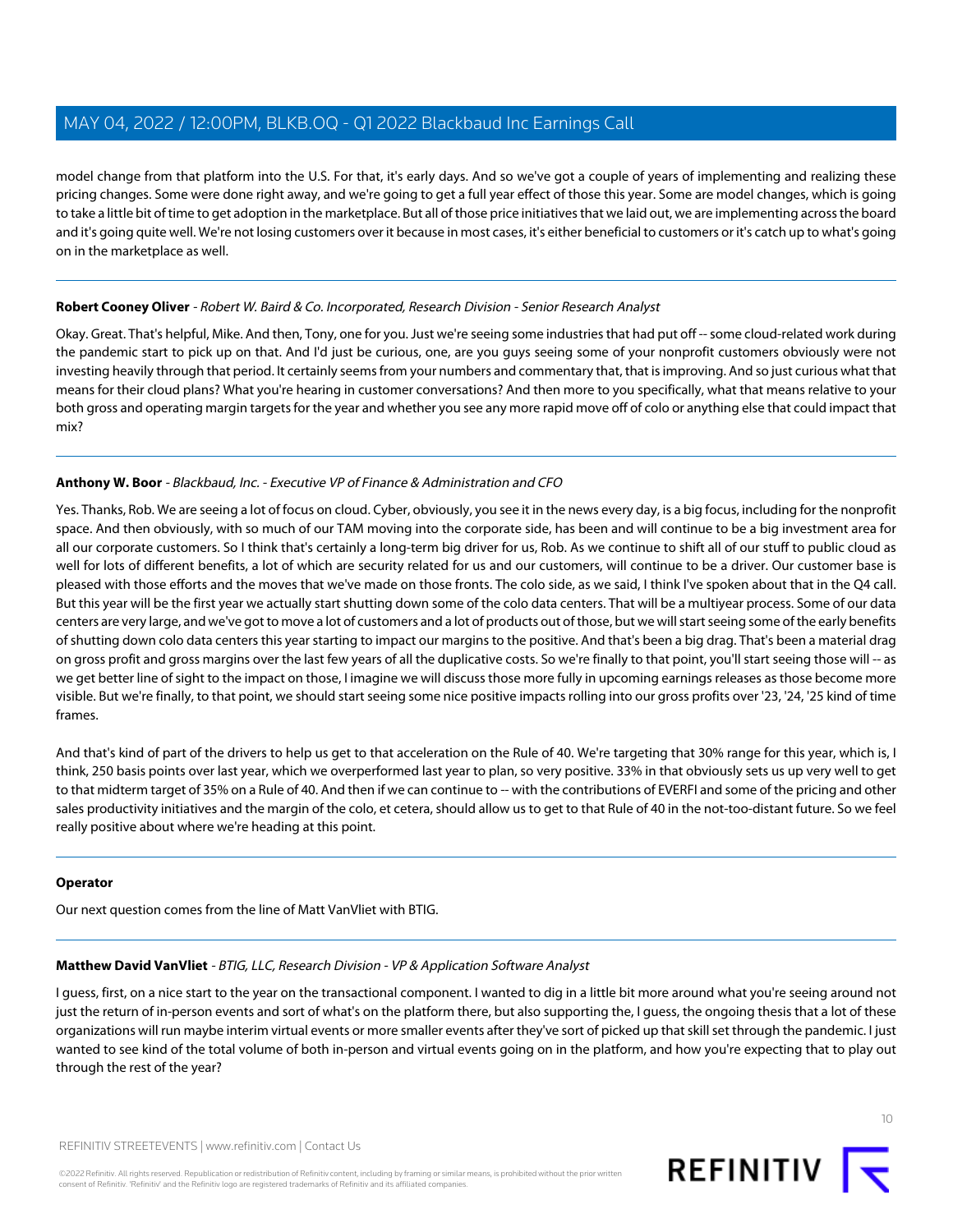## **Michael P. Gianoni** - Blackbaud, Inc. - President, CEO & Director

Yes, Matt, it's Mike. It's still a mix, but you're right in the fact that our customers learned a lot about virtual events. The online events are growing, and our customers are -- some of them are going to live in a hybrid world where we'll do in-person and virtual events. They won't just have a binary switch back to in-person only. And I think that's healthy because it improves their reach. But we are seeing in-person events pick up. The galas, the runs and walks and rides, the major marathons around the world, we're seeing all that stuff come back. And so I think it's healthy for our customers and for Blackbaud that it's going to be a mix, and the virtuals will continue while the in-person ones come back. I mean some of the institutions like schools and performing art centers who drive a lot of in-person events are coming back full time as well. And so it's healthy for our customers for their ability to drive revenue and for us.

## **Anthony W. Boor** - Blackbaud, Inc. - Executive VP of Finance & Administration and CFO

And Matt, this is Tony. I'd just add that what I've seen at least in some that I participated on is that it's not just an in-person, but they're also utilizing virtual in conjunction with an in-person. So one recent one I just had a ball we went to here in Charleston. The auction portion was opened up virtually to everybody who wanted to participate, not just the 400 folks in the room. So I think you're going to see a combination of those, which helps drive more overall giving for those events. And then also keep in mind that just online giving as a percentage last year jumped up significantly, and we're seeing those percentages hold. So where we've historically seen online giving less than 10% -- in that 9% or 10% range. We're now up in those low teens. And so we're continuing to see that trend hold as well, which is positive.

## **Matthew David VanVliet** - BTIG, LLC, Research Division - VP & Application Software Analyst

Right. Very helpful. And then, Tony, as we look at kind of the expected costs in the plan, not only around the sort of blocking, tackling integration of EVERFI. But as you look to cross-sell that and sort of more holistically combine it with YourCause. Is there a possibility that you sort of accelerate or pull forward some of those costs, if the success is pretty apparent and you start seeing that pick up? How should we think about the total cost base built out in the plan for '22? And then how that might impact not only topline, but especially the model going into '23?

## **Anthony W. Boor** - Blackbaud, Inc. - Executive VP of Finance & Administration and CFO

Yes. Matt, I think it's a good question. The Q1 run rate for sales and marketing and R&D and G&A is a pretty good run rate, I think, for the '22 year. in that, we would have some cost synergies built in later in the year as we get things integrated at EVERFI into the back end of the businesses Mike spoke to, and we spoke to in our prepared comments, But those would be offset with some planned increases in go-to-market and potentially R&D areas, but I think that run rate you saw in Q1 for all those line items below gross margin are good run rates largely for the year. I would expect, as we continue to find and define new opportunities, especially joint opportunities between the core Blackbaud business and EVERFI, you could see increased R&D and sales and marketing go-to-market efforts, probably more so weighted towards '23, '24 at this point than in '22. But I do expect, as we see heightened opportunities, that it would be a worthwhile investment and good return.

## **Operator**

And we have reached the end of the question-and-answer session. I will now turn the call back over to Mike Gianoni for closing remarks.

## **Michael P. Gianoni** - Blackbaud, Inc. - President, CEO & Director

Thank you, operator. I'll close by reiterating, the first quarter was a strong start to the year. We outperformed our internal plans on growth, profitability and adjusted free cash flow during the quarter. We're executing well against our plan, moving quickly to integrate EVERFI and remain confident in our full year outlook with solid visibility into the remainder of 2022 and beyond. The midpoint of our financial guidance ranges for this year calls for total revenue growth of approximately 17%, inclusive of our recent acquisition of EVERFI, a significant acceleration in organic revenue growth

©2022 Refinitiv. All rights reserved. Republication or redistribution of Refinitiv content, including by framing or similar means, is prohibited without the prior written consent of Refinitiv. 'Refinitiv' and the Refinitiv logo are registered trademarks of Refinitiv and its affiliated companies.